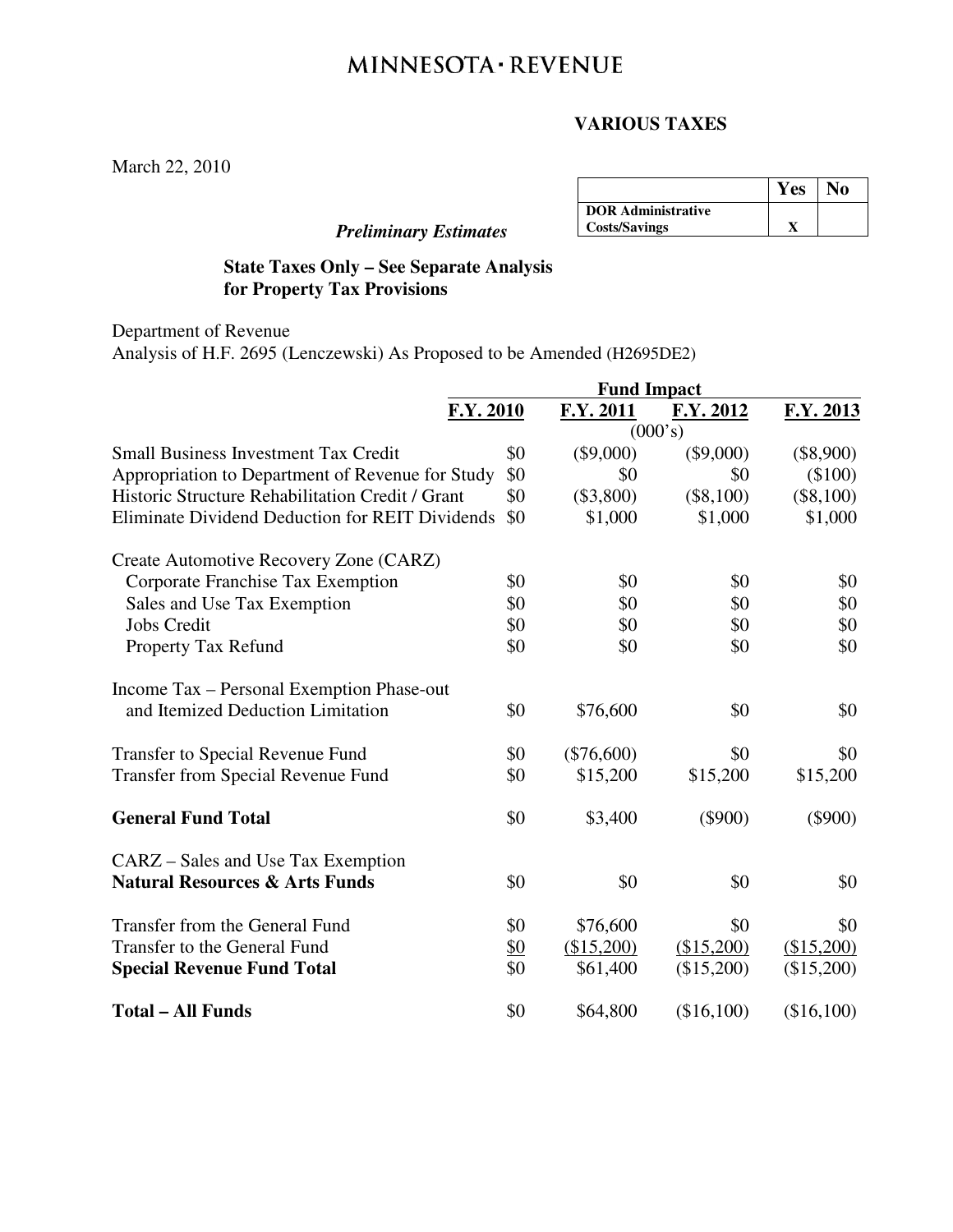Department of Revenue March 22, 2010 Analysis of H.F. 2695, As Proposed to be Amended (H2695DE2) Page 2

## **EXPLANATION OF THE BILL**

#### *Small Business Investment Tax Credit*

Effective beginning with tax year 2010 and expiring after tax year 2014, a refundable credit against the corporate franchise tax or the individual income tax would be allowed for investments made in a qualified small business or made by a qualified angel investment network fund. The investment can be made directly by a qualified taxpayer or through a qualified angel investment network fund that invests in a qualified small business.

Qualified taxpayers must make direct investments of at least \$10,000 or \$50,000 if through an investment network. The tax credit equals 25% of a taxpayer's investment, and it can be claimed in the year of the investment. The maximum credit per year is \$250,000 for married-joint returns and \$125,000 for other filers. The bill specifies the qualifications for a qualified small business, a qualified angel investment network, and a qualified taxpayer.

Tax credits are limited to \$4.5 million in tax year 2010. Tax credits are increased to \$9 million per year for the tax years 2011 to 2014, but \$100,000 of the fiscal year 2013 amount is appropriated to the Commissioner of Revenue for a study to evaluate the impact of the credit.

#### *Historic Structure Rehabilitation Credit or Grant*

Effective beginning with tax year 2010 for costs paid under binding contracts entered into after May 1, 2010, both individual income and corporate franchise taxpayers plus insurance gross premium taxpayers would receive a refundable tax credit equal to 100% of the federal historic structure rehabilitation tax credit. The federal credit allows taxpayers to claim a tax credit equal to 20% of the cost to rehabilitate a historic building. The tax credit can be transferred to any income tax or gross premium taxpayer.

To qualify for the credit, the rehabilitation costs must exceed 100% of the property's basis before rehabilitation. Federal law permits the tax credit to be taken only on income producing property.

In a process similar to the one used by taxpayers now receiving the federal tax credit, the State Historic Preservation Office of the Minnesota Historical Society would issue a part 3 certification on work eligible for the tax credit.

Also, taxpayers would be able to either qualify for a grant in lieu of the credit or to qualify for a combination of tax credit and a grant. The size of the grant cannot exceed 90% of the value of the federal credit. During fiscal years 2011-2015, the bill limits the total amount of credits and grants to \$8,100,000 per fiscal year.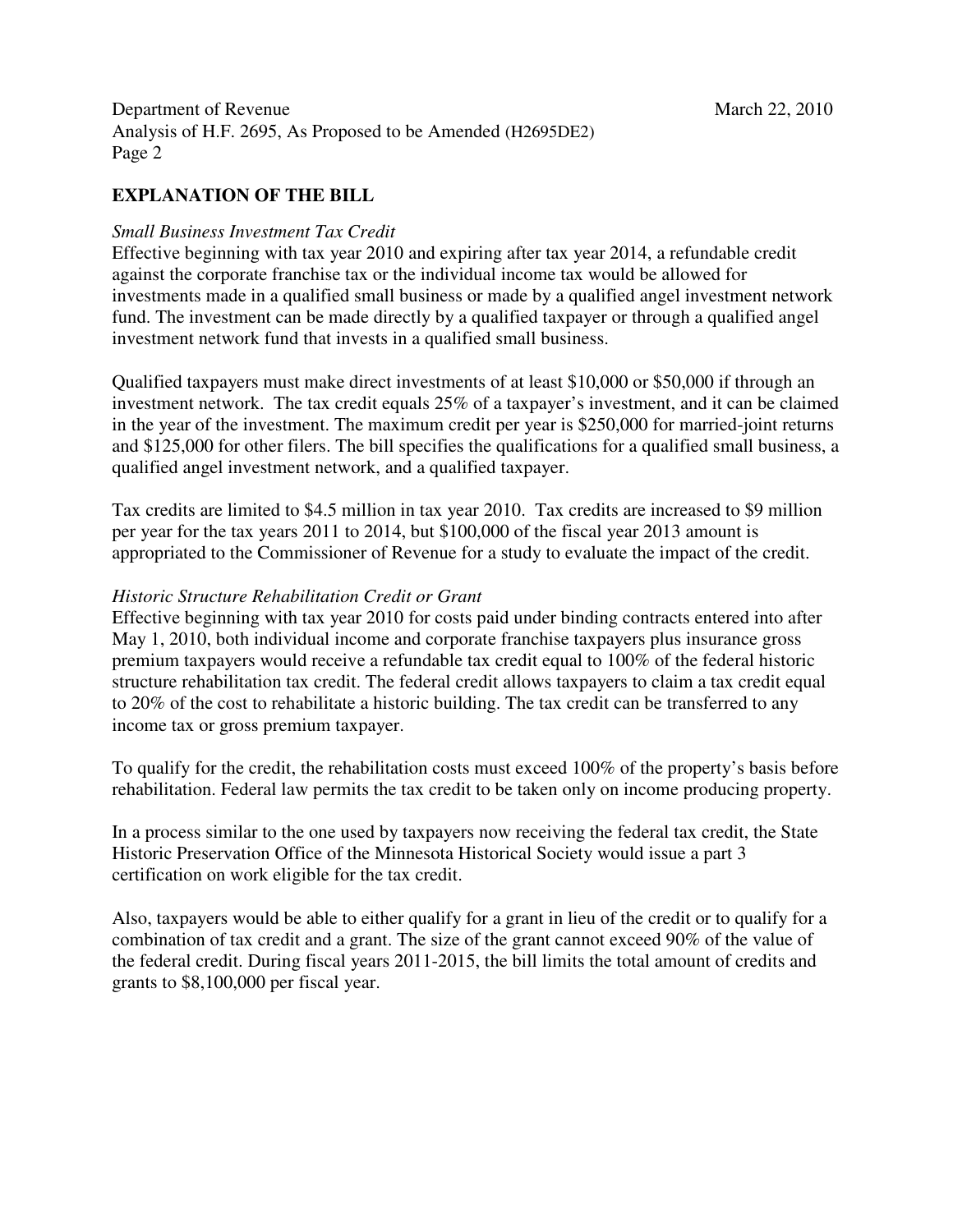# **EXPLANATION OF THE BILL (Cont.)**

### *Eliminate Dividend Received Deduction for REIT Dividends*

As a general rule a corporation is allowed to take a dividend received deduction on dividends it receives from another corporation. There are exceptions to this general rule. For example, under both federal and state law a corporation that receives dividends from a regulated investment company cannot take the dividend received deduction.

Minnesota differs from federal law on whether dividends from a real estate investment trust (REIT) are eligible for the dividend received deduction. Under federal law a corporation that receives REIT dividends cannot take the dividend received deduction. Minnesota law contains no prohibition from using the dividend received deduction for REIT dividends.

Under both federal and state law, the taxable income of a REIT is computed in the same manner. Provided that a corporation distributes 90% of its income, its taxable income is computed using a dividend paid deduction. In most cases the dividend paid deduction reduces the taxable income of a REIT to zero.

Effective beginning with tax year 2010, the bill would disallow the dividend received deduction for REIT dividends.

## *Create Automotive Recovery Zone (CARZ)*

The bill extends the tax benefits for businesses operating in a Job Opportunity Building Zone (JOBZ) to a business operating in a Create Automotive Recovery Zone (CARZ). The CARZ may be in the seven-county metropolitan area. The exemptions include corporate franchise tax, individual income, sales and use, motor vehicle sales, and some property taxes for a maximum of 12 years. Instead of the jobs credit under the JOBZ program, a separate refundable credit is allowed equal to \$2,500 for each full-time equivalent employee plus an additional credit of \$1,000 for full-time equivalent employees exceeding 750.

The bill provides for one CARZ. The Commissioner of the Department of Employment and Economic Development (DEED) may accept applications to designate a CARZ as soon as January 1, 2012, and any time prior to January 1, 2016. The zone is to be designated by the commissioner in an area that currently contains a motor vehicle assembly facility. The bill further limits the zone to a business that is located in a city of the first class and a facility with at least 500 employees that is used to assemble motor vehicles at the zone location. It is expected that the 12 year period of the zone would be from July 1, 2013 to June 30, 2025

## *Income Tax Personal Exemption Phase-out and Itemized Deduction Limitation*

Current law eliminates completely the phase-out of personal and dependent exemptions and the limitation of several itemized deductions for higher income taxpayers in tax year 2010. Beginning with tax year 2011, current law restores the phase-out and limitation in full. The proposal is to accelerate that restoration to tax year 2010.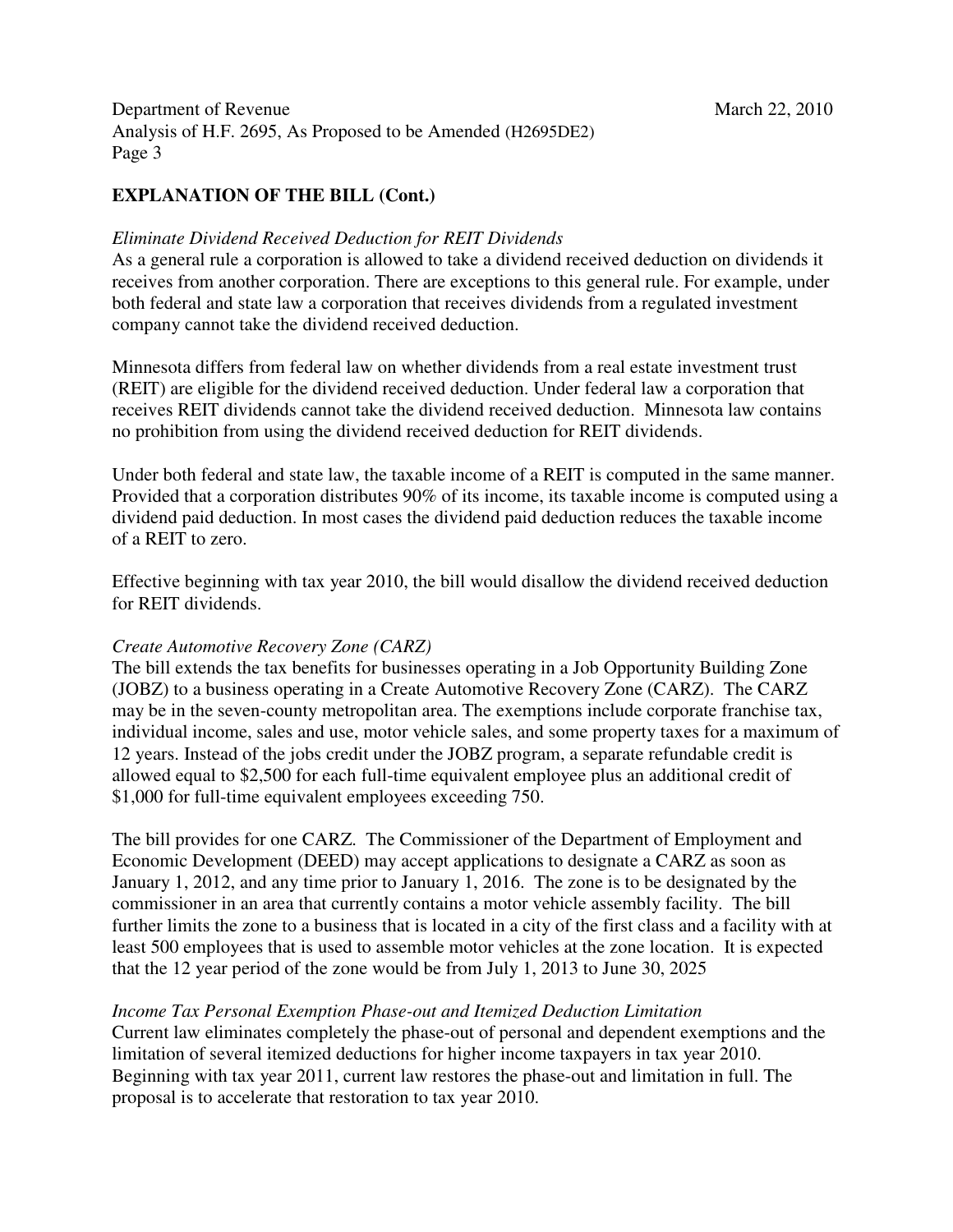# **REVENUE ANALYSIS DETAIL**

#### *Small Business Investment Tax Credit*

- It is assumed that maximum amount of tax credits for tax year 2010, \$4.5 million and the maximum amount of tax credits of \$9 million per year in tax years 2011-2014 would be claimed.
- It is assumed that all of the credit associated with investment made in tax year 2010 would be claimed in fiscal year 2011. Other tax years are allocated 50/50 to fiscal years. The total revenue loss for all years would be \$40.5 million.

#### *Historic Structure Rehabilitation Credit*

- The estimate uses Department of Treasury tax expenditure estimates labeled tax incentives for preservation of historic structures in the Fiscal Year 2011 budget, Analytical Perspectives, Chapter 16: Tax Expenditures. Estimates made by the Joint Committee on Taxation are very similar to those made by the Department of Treasury.
- Minnesota's portion of federal estimates is based on Minnesota's portion of the U.S. tax credit for historic rehabilitation expenditures.
- In order to account for the effective date of binding contracts effective after May 1, 2010, the revenue estimate for the first year is reduced by 60%.
- After the first year, the limitation of \$8.1 million would apply.

## *Eliminate Dividend Received Deduction for REIT Dividends*

- The revenue impact is based on an analysis of statistics from the IRS on the amount of dividends earned by corporations. REIT dividends are reported as other dividends on Form 1120, Schedule C. The difference between total dividend income and the sum of dividends reported by various categories represents an estimate of the other dividend income.
- It is assumed that most of the other dividend income is dividends from REITs and Regulated Investment Companies (RICs). IRS statistics indicate that about 25% of the combined income from RICs and REITs is earned by REITs. As such, it is assumed that 25% of the estimated other dividends income is earned by REITs.
- The nationwide total of REIT dividends received by corporations was apportioned to Minnesota.
- The dividend received deduction is 80% of the total dividends received by corporations.
- The revenue gain from the proposal was reduced by 10% to reflect that corporations with an overall loss do not fully benefit from the dividend received deduction.

## *CARZ – Corporate Franchise Tax Exemption*

- The estimated revenue loss from the corporate tax provisions in the bill is based on the assumption of a retooled auto plant that would begin operations in calendar year 2013.
- The loss of corporation tax revenue from exempting income earned in the zone is based on revised estimates made by the Department of Employment and Economic Development. The potential revenue loss ranges from \$20 to \$40 million over the life of the zone. As proposed to be amended, the designation of the zone is not in effect until July 1, 2013.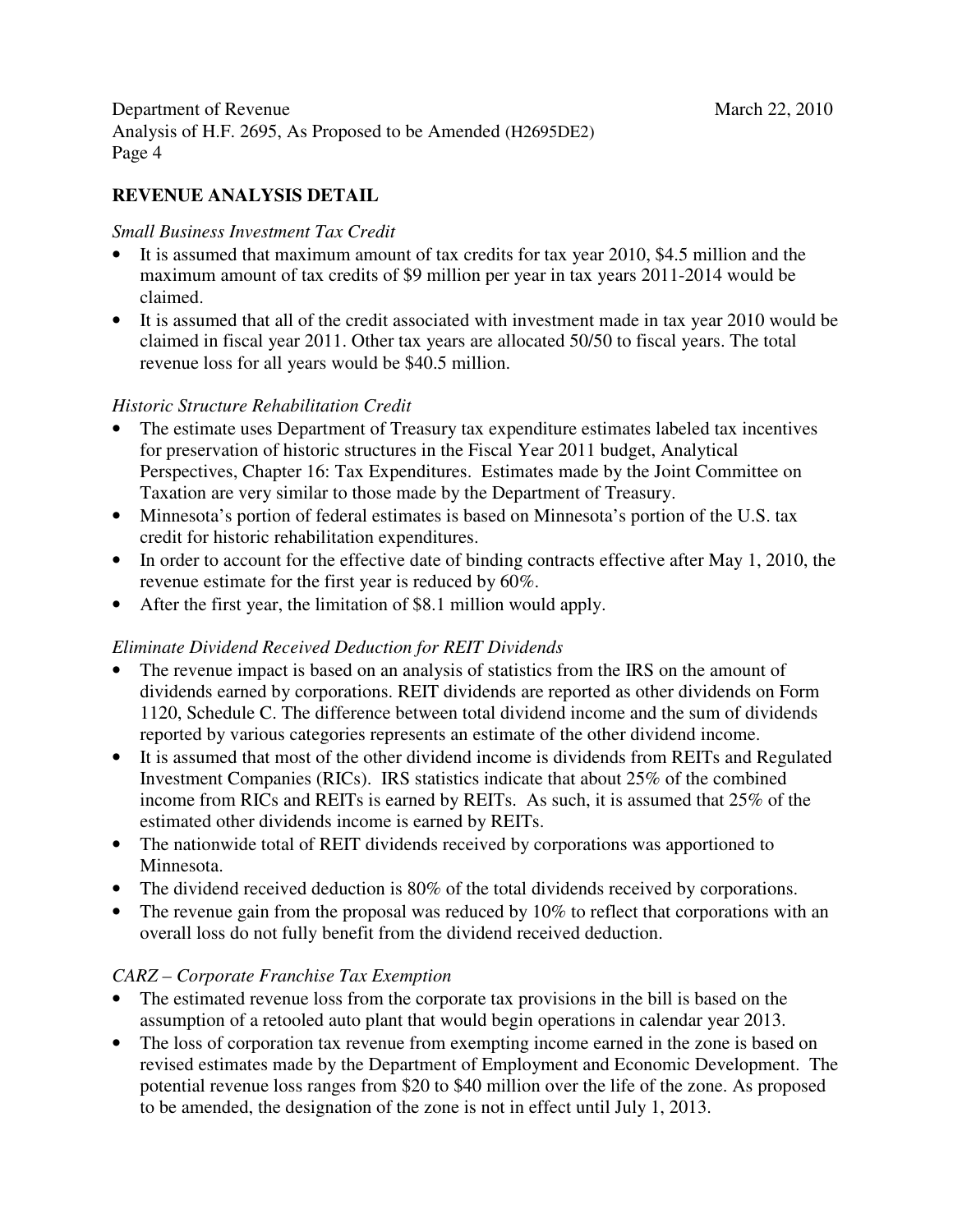# **REVENUE ANALYSIS DETAIL (Cont.)**

## *CARZ – Sales and Use Tax Exemption*

- The expansion/retrofitting would begin July 1, 2013 to be eligible for the sales and use tax construction exemption (it has been reported that the qualifying plant would be available after December 2011).
- Based on information provided by the Department of Employment and Economic Development, it is assumed that \$50 million of the expansion/retrofitting purchases would not be exempt under current law. It is estimated that 45% of these purchases would normally be subject to sales tax under current law.
- It is expected that the purchases related to the expansion/retrofitting would all occur in fiscal year 2014. This would cause a fiscal impact of \$1.5 million in fiscal year 2014.
- For subsequent years, purchases for the facility would be exempt from the sales and use tax. It is estimated that the average annual fiscal impact of this exemption would be \$65,000 annually.
- The total state revenue loss from exempting sales and use tax for the business in the zone is expected to be over \$2,300,000 over the 12 year period.
- Any local sales tax that was previously applied in the zone would also be impacted.
- Currently the motor vehicle sales tax exemption accounts for about 1% of all JOBZ benefits. It is assumed that the impact of the motor vehicle exemption as a part of the CARZ benefits would be minimal.

# *CARZ – Jobs Credit*

- The credit is \$2,500 for each full-time equivalent employee. An additional credit of \$1,000 is given for full-time equivalent employees exceeding 750. Based on information from the Department of Employment and Economic Development, the plant is expected to employ 750 workers in the first year and 800 in subsequent years.
- The jobs tax credit is estimated to be \$1.9 million in calendar year 2014. The revenue loss in fiscal year 2014 is estimated to be 50% of the calendar year 2014 revenue loss. The jobs tax credit is estimated to be \$2.0 million in fiscal year 2015 and beyond.
- The total cost of the jobs tax credit for all years is estimated to be over \$22 million.

# *CARZ – Property Tax Exemption*

- Based on a zone designation of July 1, 2013, the first assessment year eligible for a property tax exemption would be 2013.
- Beginning with taxes payable in 2014, the exemption from the state property tax would shift property taxes away from the qualifying business to other property taxpayers throughout the state. The total revenue from the state property tax would not be affected.
- Beginning with property taxes payable in 2014, the exemption would shift local property tax away from the qualifying business located in the zone and onto all other property, including homesteads.
- The increased property tax burden on homesteads caused by the local property tax exemption would increase state-paid homeowner property tax refunds beginning in FY 2015.